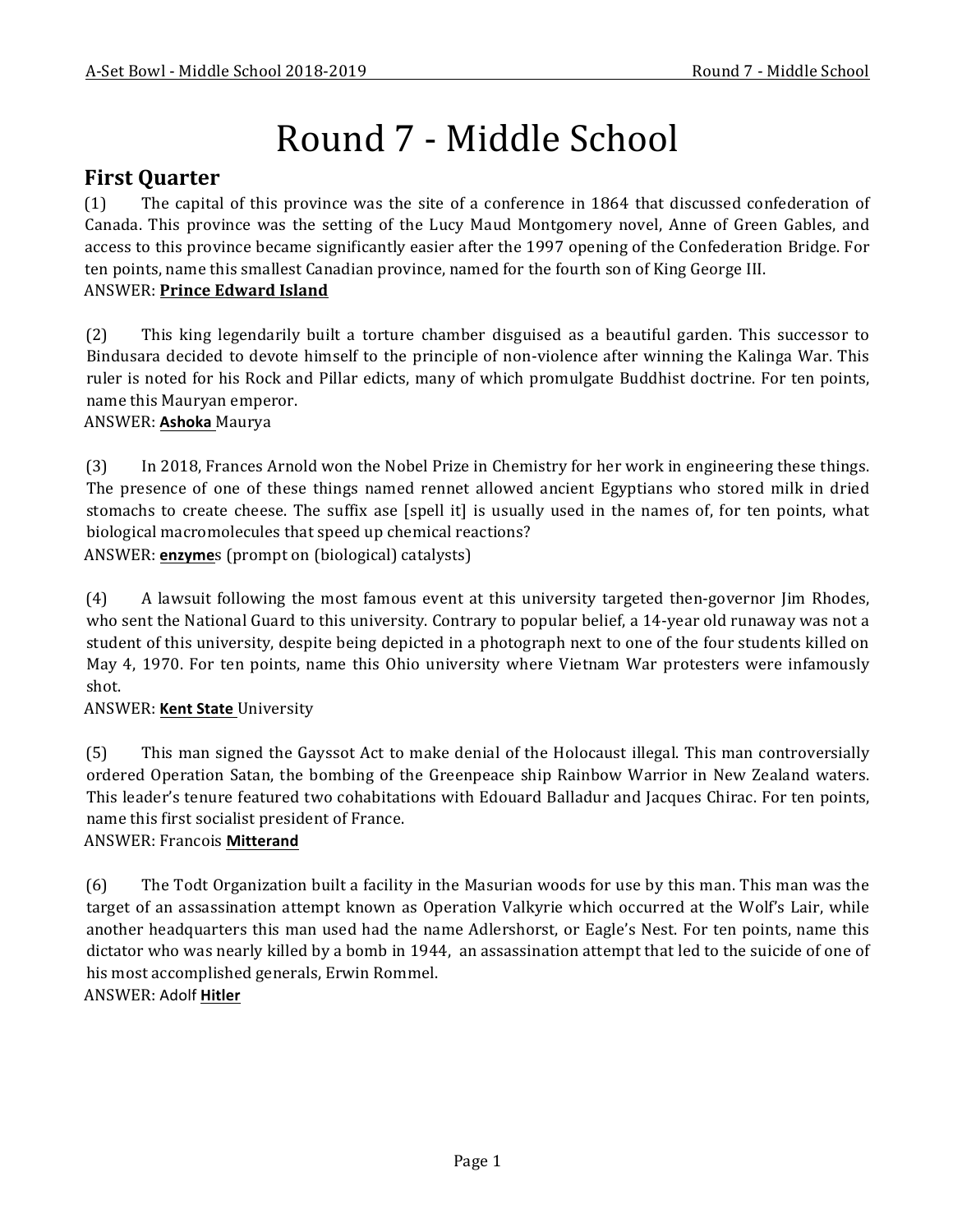(7) At its 1931 opening, this bridge surpassed the Ambassador Bridge as the longest bridge in the world. This bridge, which was originally slated to be named the Knickerbocker Bridge, terminates at Fort Lee on one side. For a week in September 2013, two of this bridge's three lanes were closed during rush hour traffic, a political punishment for Mark Sokolich for not supporting Chris Christie's run for Governor of New Jersey. For ten points, name this bridge across the Hudson River.

ANSWER: George Washington Bridge (accept GWB or GW Bridge)

(8) This goddess emerged from her father's left eye, and her brother once threw a flayed horse through the roof of her weaving hall. She was lured out of a cave by the lewd dancing of Uzuwe, and then was mesmerized by her own reflection in a mirror. She gave the Yasanaki Gem to her grandson, the first Emperor of Japan. For ten points, name this chief sun goddess of the Shinto religion.

#### ANSWER: **Amaterasu**

# **Second Quarter**

(1) This country defeated the USA by scores of 2 to 1 in two consecutive FIFA World Cups in 2006 and 2010. Shortly after the Convention People's Party won a rigged election in this country, Kwame Nkrumah was deposed by Joseph Ankrah in a coup. The Akosombo Dam was built in this country, formerly known as the Gold Coast. For ten points, name this West African country, which upon independence from the United Kingdom, established its capital at Accra?

#### ANSWER: **Ghana**

BONUS: Which former Ghanaian UN Secretary General died at age 80 in 2018 ANSWER: Kofi **Annan**

(2) These people's king Godigisel died while this group crossed the Rhine River with the Alans and the Suebi. This Germanic tribe fought Belisarius at the Battle of Ad Decimum and Tricamarum near their capital of Carthage. The Hasdingi and Silingi formed this group, which invaded Iberia before conquering North Africa. For ten points, name these Germanic people whose name sounds like a criminal that destroys property.

#### ANSWER: **Vandal**s

BONUS: Which other Germanic tribe sacked Rome in AD 410 under the leadership of Alaric? ANSWER: **Visigoth**s (prompt on Goths alone)

(3) In his most famous oration, this politician noted his rival had a "mistress, who though ugly to others, is lovely to him," then compared that rival to Don Quixote. This man was confronted for producing "libel on South Carolina" before he was physically attacked for his speech "The Crime Against Kansas." For ten points, name this Massachusetts Senator who was caned on the Senate floor. ANSWER: Charles **Sumner**

BONUS: This South Carolina Senator performed the caning of Sumner in the Senate. ANSWER: Preston **Brooks**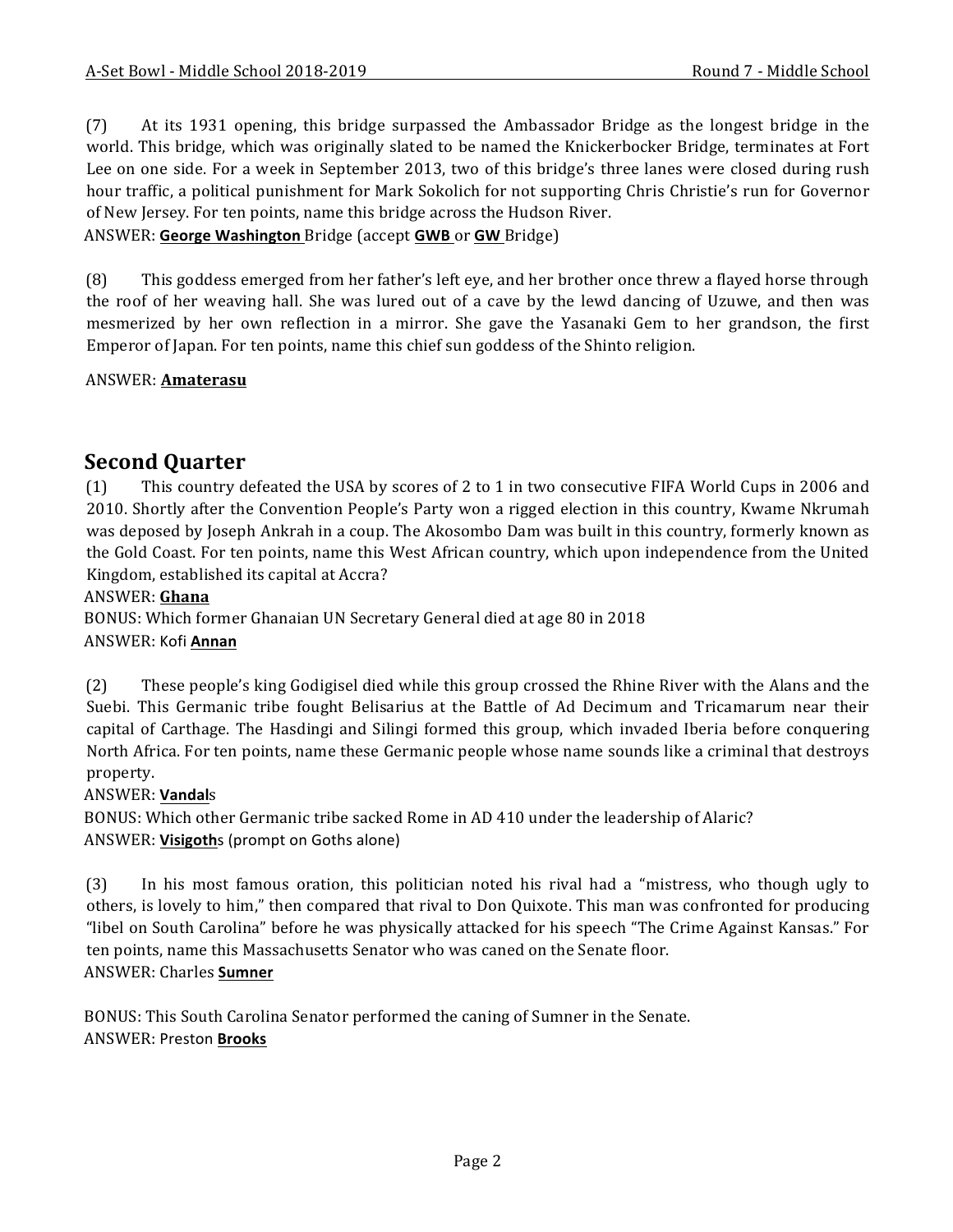(4) The philosopher Kundakunda is a major figure in a sect of this religion that believes that women cannot escape the cycle of rebirth and that the original scriptures of this religion have been lost. Members of that sect of this religion, the Digambara or "sky-clad," do not wear clothes, while their counterparts, the Svetambara wear white robes; members of both sects carry around feather brooms for sweeping away insects. For ten points, name this Indian religion which observes the "ahimsa" principle of radical nonviolence.

ANSWER: **Jain**ism

BONUS: Jains have seen access limited to some of their temples, such as ones in Nagarparkar, since the creation in 1947 of which country?

#### ANSWER: **Pakistan**

(5) During the lockout-shortened 1999 season, this team lost in the NBA Finals despite entering the playoffs as an 8 seed. This team lost the 1994 NBA Finals, and its win in Game 5 of that series was televised in a small box in the corner while the majority of the screen covered the ongoing OJ Simpson low-speed car chase. Patrick Ewing played 15 seasons for, for ten points, what NBA team that is owned by James Dolan's Madison Square Garden Company?

ANSWER: **New York Knicks** (accept either or both names)

BONUS: What former New Jersey Senator, who ran against Al Gore for the Democratic Presidential nomination in 2000, played for the New York Knicks? ANSWER: Bill **Bradley**

(6) One man captured after an attack on this location said "I am a terrorist and proud of it" at his trial. Eyad Ismoil was involved in that attack, which targeted this place's parking garage. Ramzi Yousef carried out a terror attack on this place, another attack on which was committed by Muhammad Atta. For ten points, what New York office complex was attacked by a 1993 bombing in addition to  $9/11$ ? ANSWER: **W**orld **T**rade **C**enter (accept **Twin Towers**)

BONUS: Five of the six fatalities in the World Trade Center bombing were employees of this organization, which operates the airport, tunnels, and bridges of the New York/New Jersey area. 84 of its employees were killed on  $9/11$ .

ANSWER: Port Authority of New York & New Jersey

(7) Members of this ethnicity formed the White Eagles and the Volunteer Guard, the latter of which was better known as Arkan's Tigers. The Scorpions, who were of this ethnicity, were led by Ratko Mladic [m'lah-ditch] in perpetrating the Srebrenica [sreh-breh-neetzah] massacre against Bosniaks in the Yugoslav Wars. For ten points, name this Southern Slavic ethnic group, the majority ethnic group in Belgrade.

ANSWER: Serbs (accept Serbians, despite minor differences between the terms)

BONUS: Violence between Serbs and the ethnically Albanian majority population, ultimately led to the independence of which landlocked country in the Balkans in 2008? ANSWER: **Kosovo**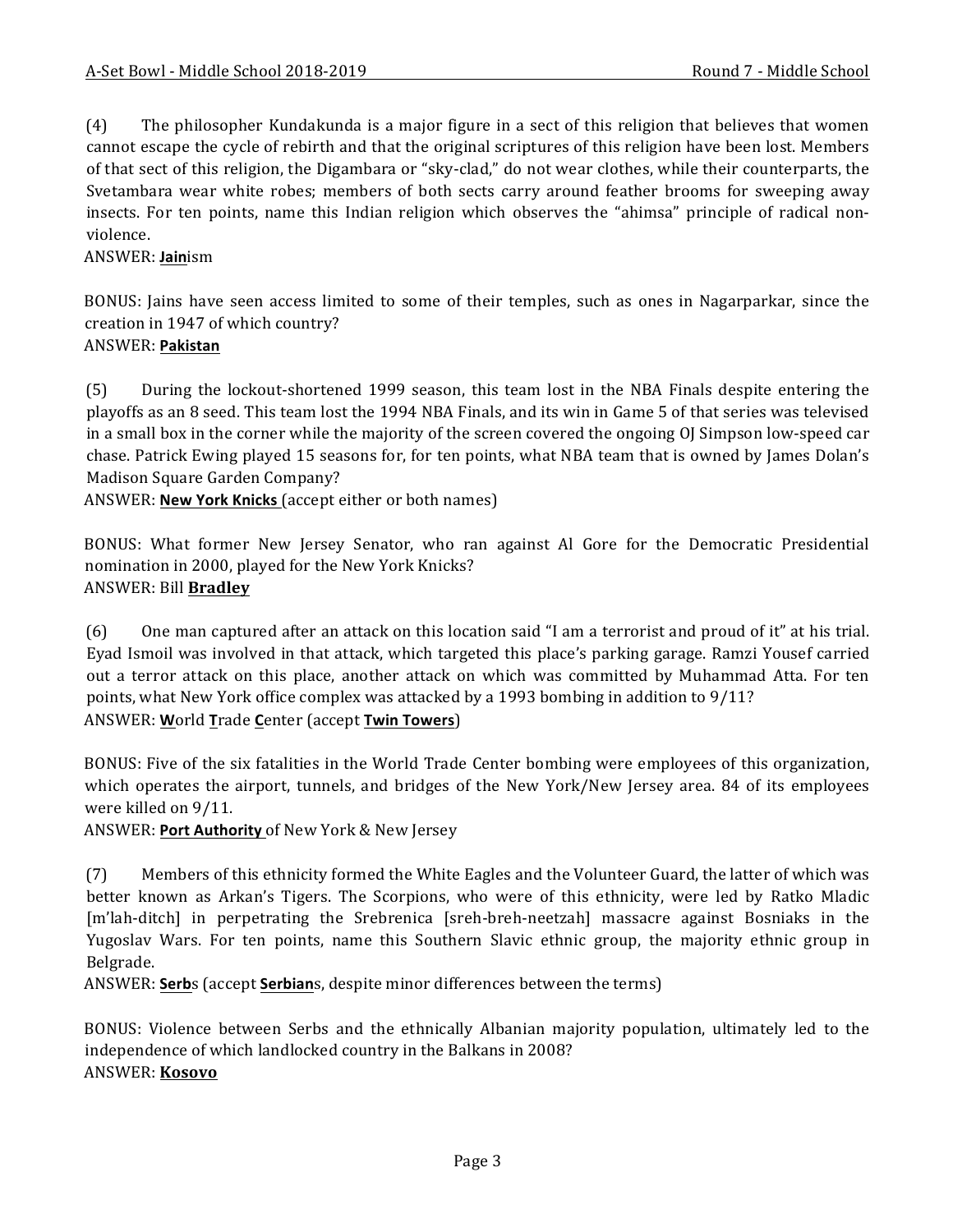$(8)$  A \$1.1 million apartment was found to have been given to a leader of this country as part of an investigation known as Operation Car Wash. This country has seen recent corporate scandals involving its state-owned petroleum company, Petrobras. For ten points, name this South American country that saw an outbreak of the Zika virus which threatened to cripple its 2016 Summer Olympics in Rio de Janeiro. ANSWER: **Brazil**

BONUS: Brazil was first discovered by which Portuguese explorer in 1500? ANSWER: Pedro **Cabral**

# **Third Quarter**

The categories are ...

- 1. **America's Westward Expansion**
- 2. **Modern German Politics**
- 3. **Second Sino-Japanese War**

#### **America's Westward Expansion**

Name the...

(1) Nickname for California gold rushers, based on the second year of the rush.

ANSWER: **49er**s

(2) Short-lived mail carrier service that employed hundreds of horses to make quick exchanges between stations.

#### ANSWER: **Pony Express**

(3) Phrase coined by John O'Sullivan to advocate the annexation of Texas, as it was America's divine right to control the continent.

#### ANSWER: **manifest destiny**

(4) State whose Wilamette Valley was the destination of many pioneers in the mid 19th century on its namesake trail

#### ANSWER: **Oregon**

(5) 1862 law that granted millions of acres to small farmers, commonly 160 acres at a time.

ANSWER: **Homestead** Act (or Law, etc.)

(6) Ranching equipment, developed by Joseph Glidden, that made enclosure of grazing land possible.

ANSWER: **barbed wire** (prompt on wire)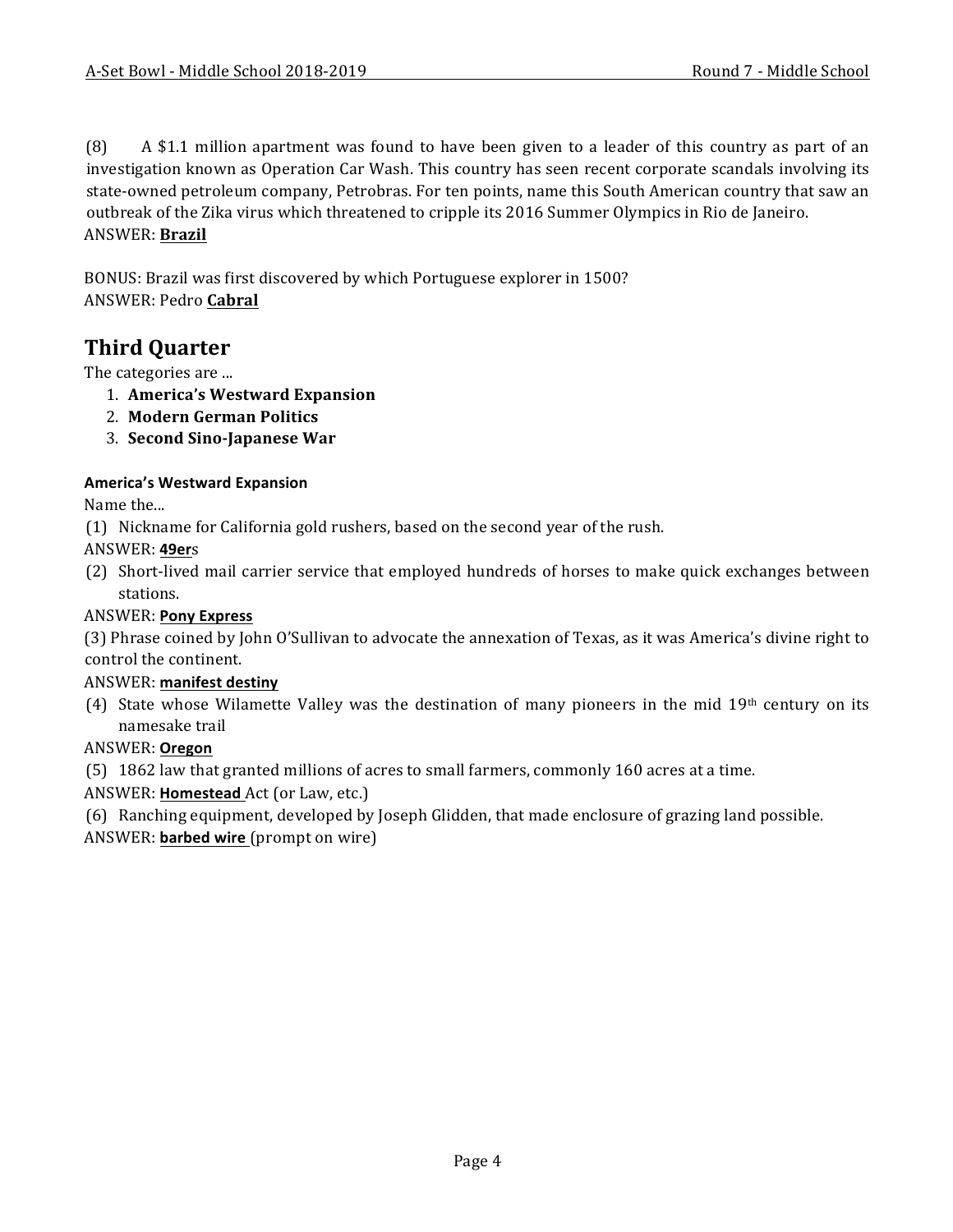#### **Modern German Politics**

Name the...

(1) Country invaded in 2003 by a "coalition of the willing" which was opposed by Chancellor Gerhard Schroeder

#### ANSWER: **Iraq**

(2) Current Chancellor of Germany, the first woman to hold the position.

ANSWER: Angela **Merkel**

(3) Elected Parliament of Germany, which meets in the Reichstag in Berlin.

# ANSWER: **Bundestag**

(4) Environmentalist party that merged with Alliance 90 in 1993.

ANSWER: Alliance 90/The Greens (accept Green Party; accept Die Grüne)

(5) Center-right party, the traditional rival of the Social Democratic Party, that currently holds power.

ANSWER: **Christian Democratic** Party of Germany (or **CDU**; accept **Christlich Demokratische**  Union Deutschlands)

(6) Racist, far-right party founded in 2013 that won its first 94 seats in Parliament in 2017.

# ANSWER: Alternative for Germany (or AfD; accept Alternative fur Deutschland)

# **Second Sino-Japanese War**

Name the...

(1) Mountain range between China and India that Allied pilots flew over to supply Chinese forces.

ANSWER: **Himalaya**n Mountains

(2) Five-member body of the United Nations that China was admitted to during the war.

**ANSWER: UN Security Council** 

(3) War between the Nationalists and Communists that was paused by the war against Japan. ANSWER: Chinese **Civil** War

 $(4)$  Capital of the Republic of China, the site of a 1937 massacre.

ANSWER: **Nanjing** (or **Nanking**)

(5) Italian explorer for whom a bridge, the site of an incident that sparked the war, was named.

ANSWER: Marco **Polo**

(6) 1931 incident involving dynamite near a railway that led to a Japanese invasion of Manchuria.

ANSWER: **Mukden** incident (accept **Liutiaohu** incident; prompt on Manchurian incident)

# **Fourth Quarter**

(1) The protagonist of this novel comforts himself that he was "still a man" as he "had **<u>performed his mistakes in the dark". In this novel, an officer calls the 304th</u> (+) Infantry Regiment** "mule drivers" and "mud diggers", and in the ensuing battle the protagonist becomes that (\*) regiment's flag-bearer. For ten points, name this novel by Stephen Crane about union soldier Henry Fleming who seeks to get this novel's title injury.

# ANSWER: The **Red Badge of Courage**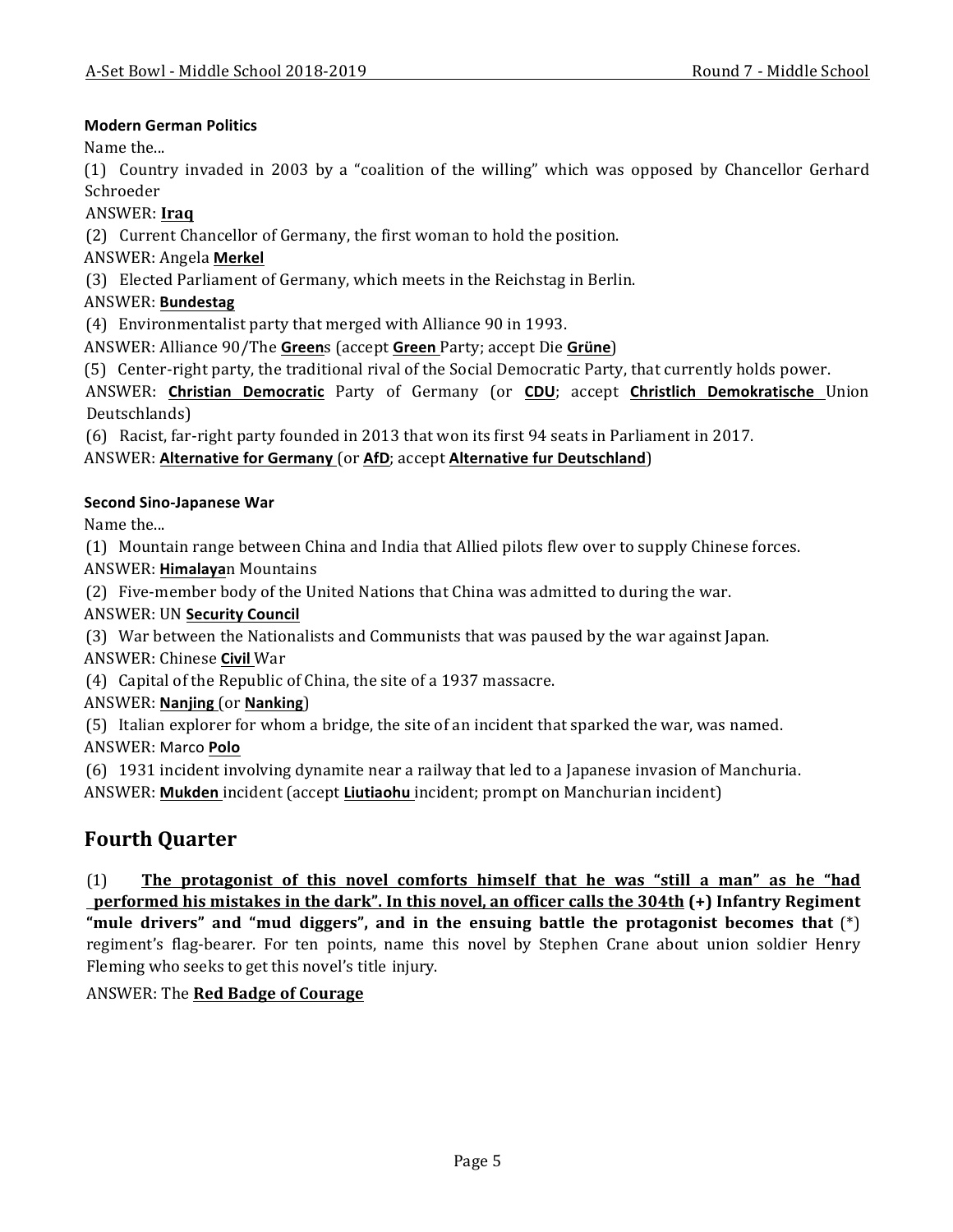(2) In the early 1980s, this city seized nearly 500 acres of private land in Poletown to build the **Hamtramck factory, a move supported by mayor Coleman Young. Governor Rick Snyder seized financial control over this city in March 2013; four months later, (+) it declared bankruptcy, the** largest US city to do so in history. White flight to suburbs like the Grosse Pointes and Troy has **affected**, (\*) for ten points, what largest city in Michigan? ANSWER: **Detroit**

(3) Limestone blocks cut into smaller talatats were used to construct this place, which some scholars believe was named a capital city because the shape of its "Great Wadi" resembles a symbol **meaning "horizon."** In this city, a bust of a woman whose husband was purged from historical **records** was sculpted by  $(+)$  Thutmose. A relief from this city is a "window of appearance" scene, **where seated parents receive "life-giving (\*)** rays" from ankhs extending from a solar disc. The pharaoh Akhenaten established, for ten points, what Egyptian city that became the center of his cult of worshiping Aten?

ANSWER: **Amarna** (accept **Akhetaten**)

(4) This author of *A* Treatise on Probability was a prominent member of the Bloomsbury Group. **This** man argued against harsh monetary reparations placed on Germany in the Treaty of **<u>Versailles in</u>** (+) The *Economic Consequences of the Peace*. This man's namesake school of (\*) economics advocates combating recessions with government spending. For ten points, name this British author of General Theory of Employment, Interest, and Money.

ANSWER: John Maynard **Keynes** 

(5) **In the event of this mission's failure, a speech with the phrase "there is hope for mankind in their sacrifice" would have been given. Central Bay and the Ocean of Storms were (+) options for the target of this mission, which ultimately was the** (\*) Sea of Tranquility. The phrase "One small step for man, one giant leap for mankind" was uttered during this mission's culmination. For ten points, name this mission achieved by in July 1969 which involved traveling to an object in space.

ANSWER: **Apollo 11** or First **Moon Landing** (prompt on partial answers)

**(6)** This composer requested no applause at the premiere of one of his works, which opens with a **movement juxtaposing the Kyrie [keer-ee-ay] with the tenor solo "What passing bells for those who die** as cattle?" (+) Wilfred Owen poetry is used in that work, which this man helped conduct at its **premiere at the re-consecration of Coventry Cathedral. Another work by this composer displays the various sections of an orchestra for** (\*) children. For ten points, name this British composer of War Requiem and The Young Person's Guide to the Orchestra.

ANSWER: Benjamin **Britten**